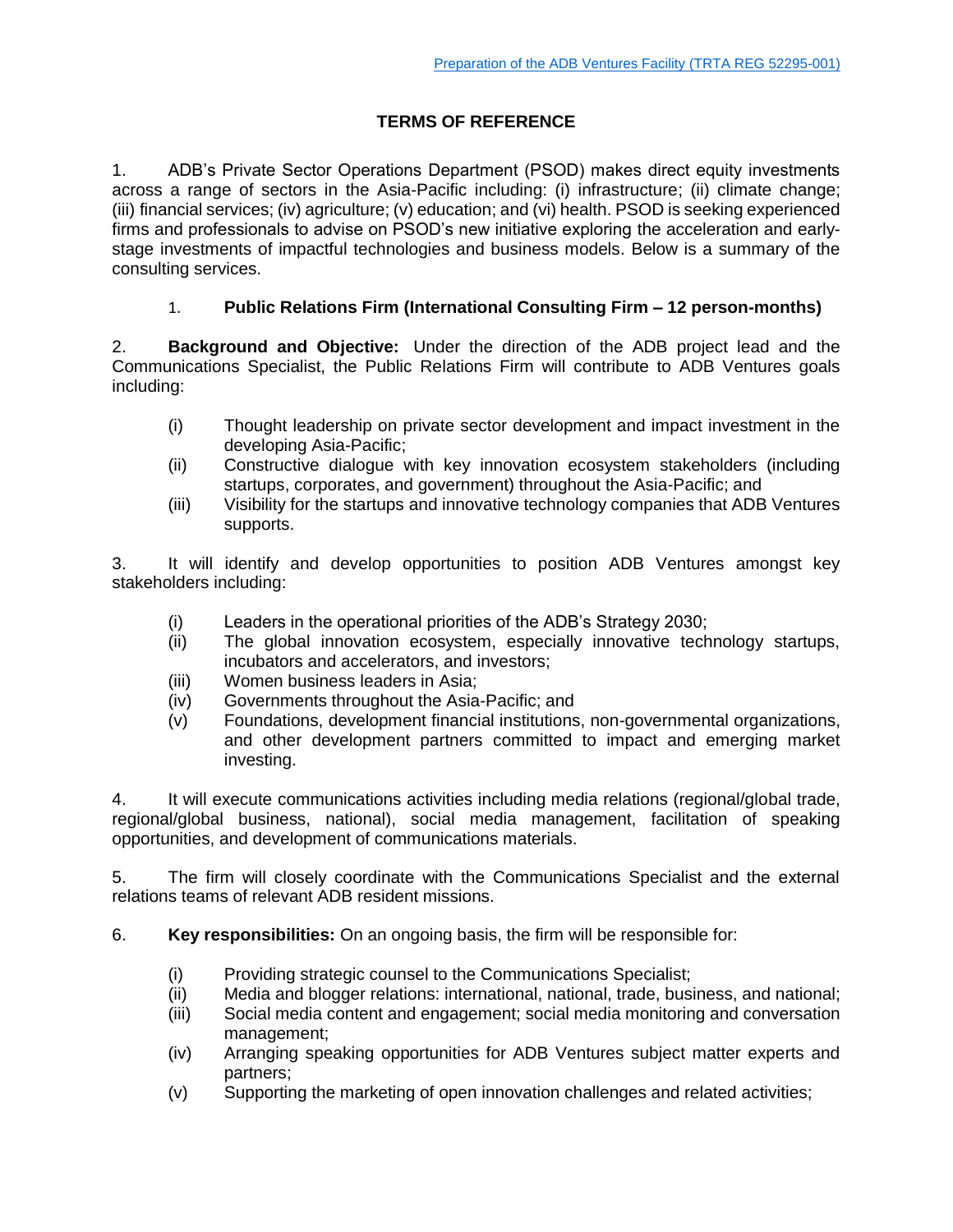- (vi) Content, collateral, and event material writing and design; and
- (vii) Event support as it relates to responsibilities i-v above;

7. All ongoing services will be subject to a budget and scope of work to be reviewed quarterly by the Communications Specialist in consultation with the firm.

8. **Team Composition & Qualification Requirements for the Key Experts***:* The firm will be engaged through quality- and cost-based selection method, through the submission of a simplified technical proposal in accordance with Guidelines on the Use of Consultants by ADB and Its Borrowers (March 2013, as amended from time to time). The lead firm may associate with other firms or experts but shall be primarily responsible for the implementation of the assignment.

9. The assignment will be implemented over 18 months from January 2019 to June 2020.

10. The firm must provide a core team consisting of at least 1 team leader/ international media relations specialist; 1 content writer; and 1 creative or senior art director (Table 1). Additional team members to support the assignment will be proposed by the team during the Request for Proposal stage.

| <b>Position</b>                          | Person-Months (pm) |
|------------------------------------------|--------------------|
| Media Relations Specialist / Team Leader |                    |
| <b>Content Writer</b>                    |                    |
| Creative or Senior Arts Director         |                    |
| Retainer Consultants (tbd)               |                    |
| Γotal                                    | 12                 |

**Table 1: Public Relations Firm Positions**

11. The composition and qualifications of the team as well as individual team members will be evaluated as part of the technical proposal. All core team should possess excellent oral and written communication skills in English, ability to distill technical language into clear, concise and reader-friendly messages to the right audiences; and confidence dealing with a variety of stakeholders. The firm should demonstrate digital and social media fluency; experience connecting with the international innovation and startup ecosystem; and reach within the Asia-Pacific.

12. The firm will be responsible for disbursing funding for public relations hard costs (media database access and other software, wire distributions, stock photography), event costs, third party services (photographers), and subcontracting/consortium agencies and experts. The team will propose budgets for such costs during the Request for Proposal stage.

13. **Deliverables:** The contract will be a lump-sum contract with milestone payments (Table 2).

| Milestones  | Outputs                                      | Approval |
|-------------|----------------------------------------------|----------|
| Milestone 1 | Project start (10%)                          | ADB      |
| Milestone 2 | Approval of public relations work plan (60%) | ADB      |
| Milestone 3 | Close of project (30%)                       | ADB      |

### **Table 2: Payment Summary**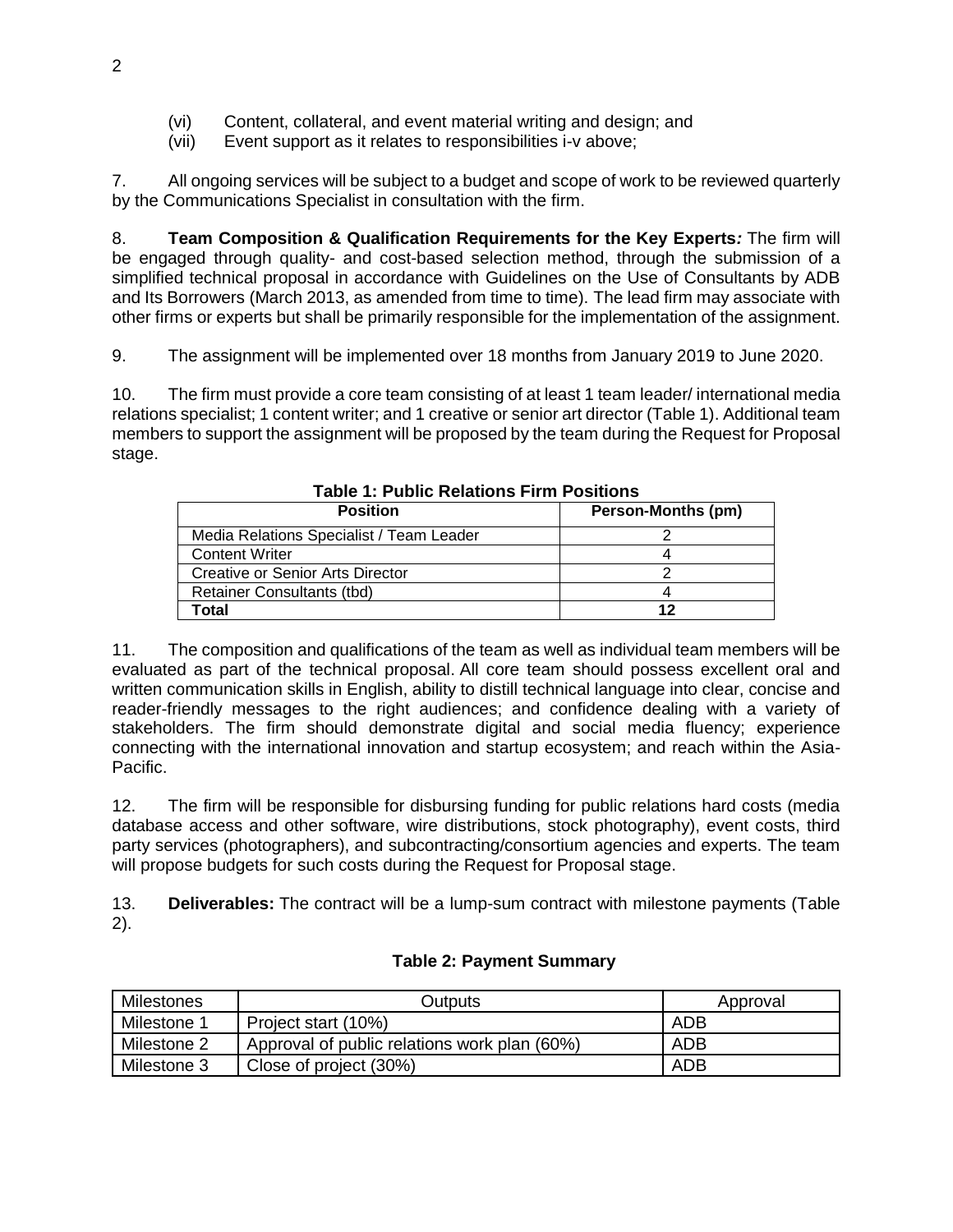## 2. **Project Manager (International Individual Consultant – 19 person-months)**

14. The Project Manager will have at least 7 years of relevant experience in project management. This will include the project and budget management of large scale, multi-country, multi-vendor projects. S/he should have a bachelor's degree, or equivalent experience. A Project Management Professional certification would be desirable as well. S/he must have excellent English oral and written communication skills and ideally demonstrated experience writing formal documents in English, in addition to strong Excel and Project Management software experience. The Program Manager will:

- (i) Work closely with the ADB project lead to help track project personnel, consultants, and firms for all ADB Ventures work activities;
- (ii) Help track program schedules, goals, and work plans, providing regular reports and updates to the ADB project lead; and
- (iii) Work with other team members to help track budgets, providing regular reports and updates to the ADB project lead.

#### 3. **Communications Specialist (International Individual Consultant – 19 personmonths)**

15. The Communications Specialist will identify and develop communications tools and opportunities to position ADB Ventures amongst key target audiences and partners, at the same time provide guidance and supervision on the execution of communications related activities and products. The expert is expected to proactively take lead in working with the PSOD staff, ADB Ventures technical experts, and relevant stakeholders to strategically promote ADB Venture's visibility to the public and oversee ADB Ventures branding opportunities. The Communications Specialist will have at least 10 years of relevant professional experience in communications and marketing. S/he must have excellent English oral and written communication skills, and ideally experience of designing and implementing communications and marketing strategies and plans in both the public and private sectors. The expert will closely coordinate with the recruited Public Relations firm, ADB's Department of Communications (DOC) and relevant ADB resident missions. Specifically, the expert will:

- (i) Develop an ADB Ventures communications and dissemination strategy in close consultation with PSOD and DOC;
- (ii) Prepare a pro-active external communications and dissemination strategy which leverages and integrates a range of communications channels;
- (iii) Highlights ADB Ventures' value proposition to the governments, development partners and the private sector in target countries;
- (iv) Develop, provide guidance and quality control on specific communications plans implementation via social media and online platforms, and messaging;
- (v) Provide guidance, recommendations and supervisions during the design and preparation of ADB Ventures knowledge products, events and promotion;
- (vi) Building the network relationship with key local, regional and global media and press organizations; and
- (vii) Oversee the launch of the ADB Ventures communications and dissemination strategy.
- 4. **Finance and Accounting Specialist (National Individual Consultant – 19 person-months)**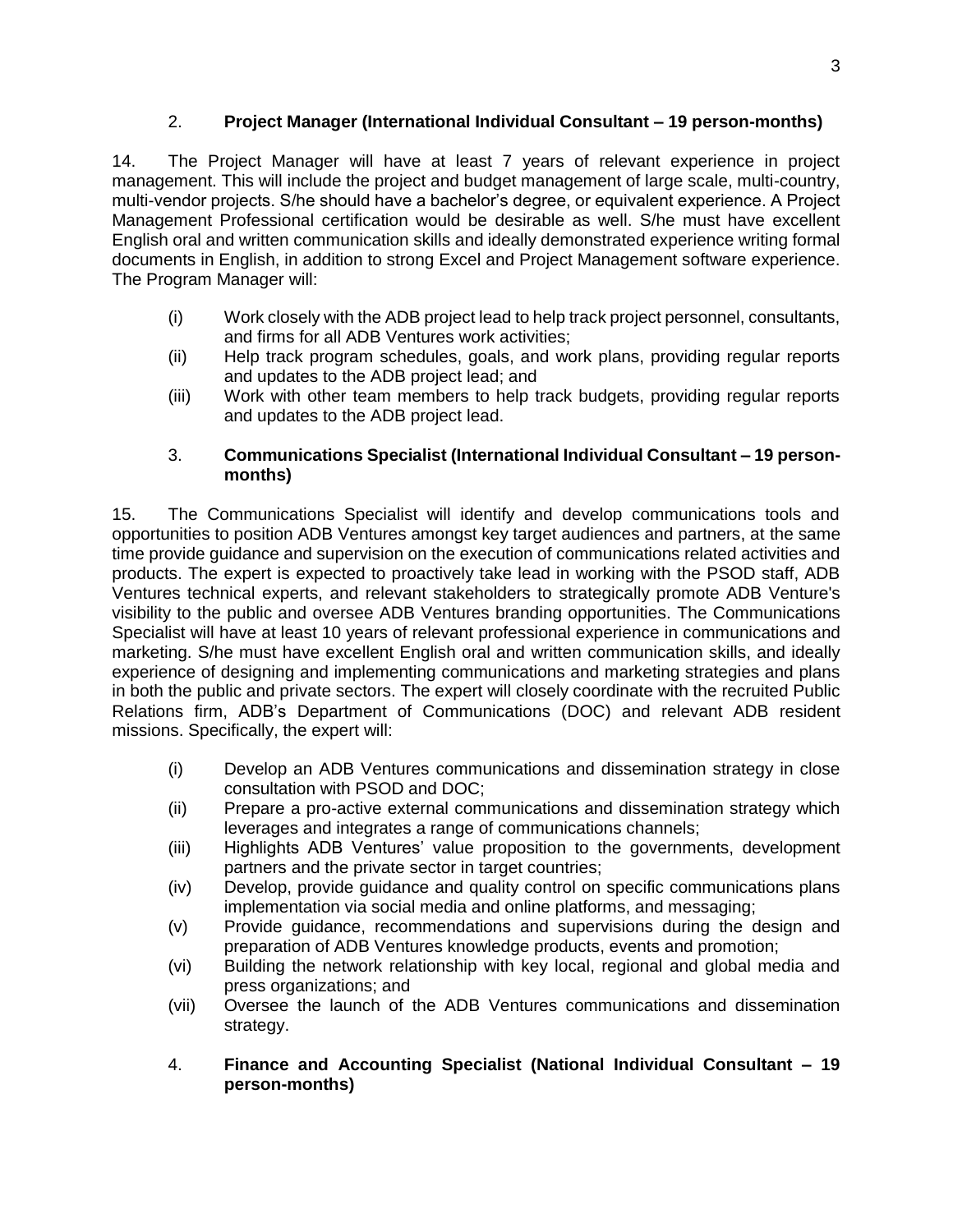16. The Finance and Accounting Specialist shall have a university degree or higher in related field, holding account certificate(s). S/he shall have at least 7 years of experience in financial management for projects funded by ADB or other international funding agencies. Knowledge of ADB procedures/policies for financial management will be preferred. S/he must also possess strong analytical skills with attention to detail and have the ability to work with minimum supervision. S/he ideally will have excellent English oral and written communication skills and demonstrated experience writing formal and financial documents in English, in addition to strong Excel, accounting and presentation software experience. Specifically, the specialist will:

- (i) Work with the ADB project lead and the Project Manager to design and monitor the budget for all operations of the ADB Ventures project;
- (ii) Work with other parts of ADB to observe and integrate budgeting and reporting best practices of the highest standards for use by ADB Ventures;
- (iii) Provide regular budget reports to the ADB Ventures management team, as well as a variety of ad hoc reports, as required;
- (iv) Oversee disbursements, purchase orders, contract payments and other regular accounting tasks as required by the project team.

# 5. **Database Manager (National Individual Consultant – 19 person-months)**

17. The Database Manager will possess a minimum of 5 years' experience researching, monitoring and analyzing venture capital, start-up and/or development related projects, ideally in the Asia-Pacific. S/he should ideally be familiar with the early stage venture ecosystems in the region. S/he ideally will have excellent English oral and written communication skills, as well as superior data reporting and presentation skills - with the ability to present findings cogently to a variety of clients within the project. S/he ideally will also possess strong analytical skills with attention to detail and have the ability to work with minimum supervision. Previous exposure to or work experience with ADB or similar organizations would be a benefit. Specifically, the Analyst will:

- (i) Help gather and record key data about each program's applicants for each of the business support programs;
- (ii) Help gather and record key data about each project launched under the different business support program;
- (iii) Help gather and record key data about potential partners and funders for the business support programs;
- (iv) Analyze such data and present it in a meaningful way to the project's various stakeholders;
- (v) Make recommendations into methods and formats for recording, entering, extracting and reporting key data; and
- (vi) Help define new data collection and analysis processes.

# 6. **Project Coordinator (National Individual Consultant – 19 person-months)**

18. The Project Coordinator will work with the Project Manager, primarily supporting the ADB project lead and Project Manager, and secondarily supporting the needs of the other team members. S/he will have usually at least 5 years' experience providing similar support at a high level, preferably within ADB. S/he will also have excellent computer skills and in-depth knowledge of Microsoft Office Suite and other similar software programs. S/he ideally will have excellent English oral and written communication skills and should demonstrate mastery of standard office administrative practices and procedures, exposure to accounting processes and be able to work